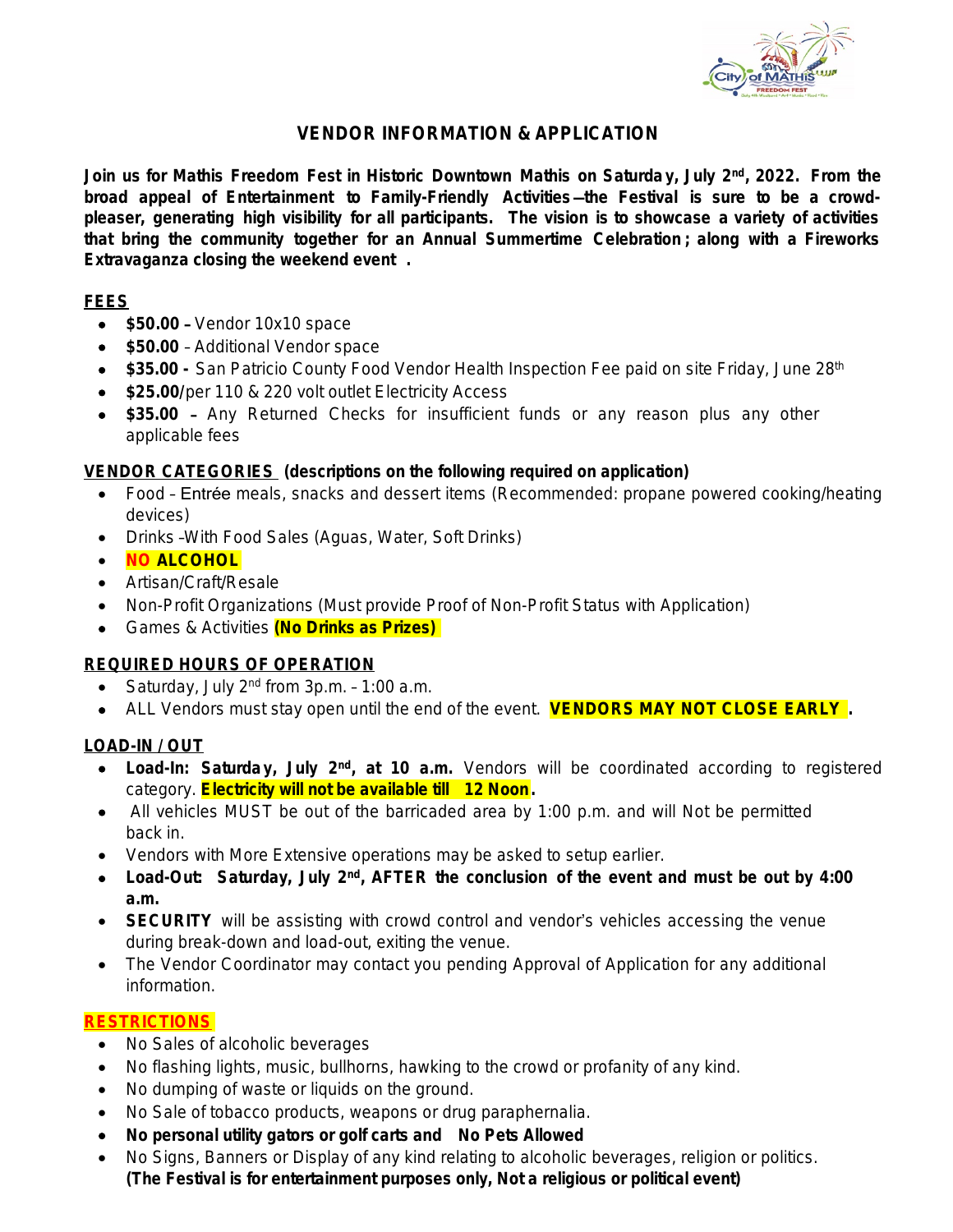

# **ADDITIONAL REQUIREMENTS**

- Vendors must remove and dump all grease and gray water to an approved container on site.
- Vendors are encouraged to use post-consumer waste products/recyclable materials.
- Vendors are responsible to ensure their space is clean and orderly before leaving.
- Vendors must sign a waiver of liability.
- Vendors must sell out of their space only and may not sublet their space or share their space.
- You are to be Respectful of other vendors waiting to park and setup.
- DO NOT SETUP until the Vendor Coordinator SPOTS YOU.
- To Ensure Public Safety, setup can become a problem without your cooperation, so please unload as quickly as possible and Move Your Vehicle Out of Event Area Immediately.
- Violation of "No Parking within barricaded areas" will result in the vehicle being Towed by Law at owner's expense.
- Any booths needing to restock items will need to walk items to their booth. Cars will not be allowed in the vendor area after designated set-up time.
- Vendors must provide their own Canopy and ALL other gear; lighting, tables/chairs, electrical cords and tape to secure the cords, etc.
- No early break-down is allowed.
- This is a family oriented event. Please make sure all persons helping at your booth are acting in a family friendly manner.

## GENERAL INFORMATION

- **Overnight Camping on Downtown Streets i s Not Allowed.**
- Trash containers are provided for your use.
- Port-o-Lets will be provided throughout the event area.
- Rain or Shine, the event will not be rescheduled or cancelled.

**Please submit the signed document required along with your application and payment to:** 

**City Hall**

**411 E. San Patricio Ave. Mathis, TX 78368 Busi. Phone (361) 547-3343 or Fax 361-547-3838 Payments are accepted by Cash, Credit Card or Checks made out to: City of Mathis- FEC Office Hours: Monday** – **Friday 8:00 a.m. to 4:30 p.m.**

**Attention: Mary A. Gonzales, Vendor Coordinator [magonzales@cityofmathis.com](mailto:magonzales@cityofmathis.com)**